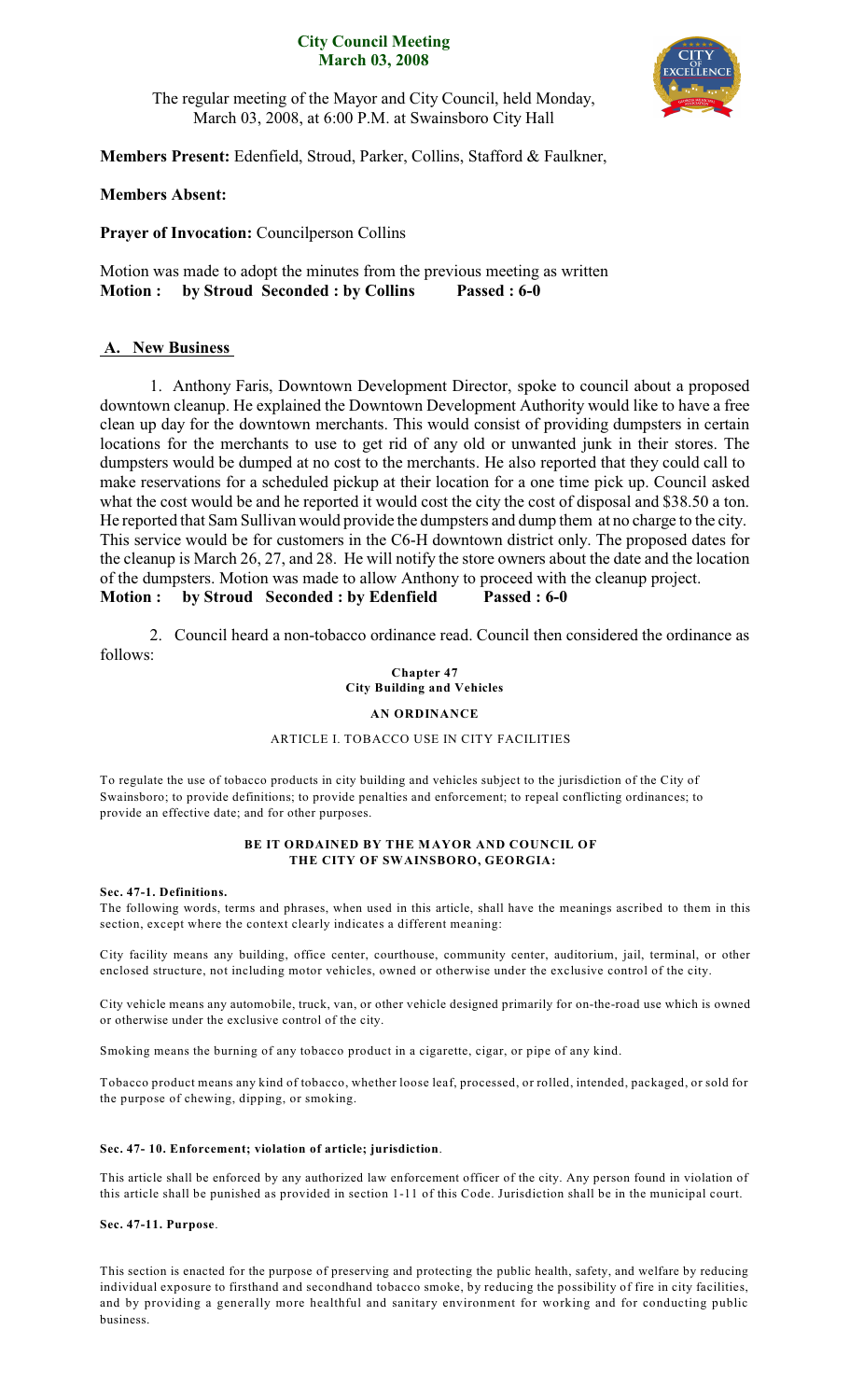#### **Sec. 47-12. Restrictions**.

No person shall smoke or otherwise use any tobacco product while in any city facility. After consultation with the appropriate department heads, the mayor may establish reasonable work rule restrictions governing smoking and the use of tobacco products in non-enclosed or outdoor employee work areas and upon the grounds of city facilities frequented by members of the general public. The mayor shall cause the erection and installation of signs necessary and appropriate to promote the purposes of this section.

### **Sec. 47-18. City vehicles.**

No smoking or other use of tobacco products shall be permitted in any city vehicle.

Motion was made to consider the ordinance as read.

### **Motion : by Stafford Seconded : by Parker Passed : 6-0**

3.Council considered bids for the installation of a new Well located at the site of the water tank on Hill Street. The following bids were opened and presented;

- 1. Sam Martin Drilling \$114,251.00
- 2. Graves \$122,500.00
- 3. Rowe Drilling \$117,533.00

Motion was made to take the low bid that met the specifications. The bids would be studied to make sure they met all of the required measures.

**Motion : by Stafford Seconded : by Collins Passed : 6-0**

## **B. Old Business**

1. Council heard the proposal of an ordinance to amend the Hotel/Motel Excise Tax Ordinance to add the language recommenced by the Department of Community Affairs. This would not effect or change the ordinance . This would add an additional clause suggested by DCA. Mayor Schwabe announced this was a public hearing and no one spoke for or against the ordinance. Motion to adopt the ordinance was made.

**Motion : by Edenfield Seconded : by Stroud Passed : 6-0**

2. Council heard the proposal of an ordinance for the regulation of wreckers and wrecker services. This would get a uniform set of rules for all wrecker services to adhere to. Mayor Schwabe announce that this was a public hearing and no one spoke for or against. Motion to adopt the ordinance as presented was made.

**Motion : by Parker Seconded : by Faulkner Passed : 6-0**

Administrator Lawson asked council, with the new guidelines in place, permission to bid out the wrecker services for the city. He stated that different wrecker service were taking advantage of the rotating basic and charging outrageous prices. Council ask if the city could regulate what the wrecker services change and it was explained this was not possible and that was the reason for the request for bids. Adm. Lawson stated that each wrecker service that purchases a city license will be sent a request to bid. Motion was made to bid out the services.

**Motion : by Faulkner Seconded : by Edenfield Passed : 5-1 Stroud opposed**

## C. Committee Reports

**Police:** Councilperson Stafford presented the Police Report. Councilperson Parker asked if the fine money that was collected could be designated to purchase police cars. Adm Lawson explained that would not be a problem but it would leave a shortfall in the general fund where the money was being placed a present time.

Mayor Schwabe gave a report on the new Police Building and reported it was on schedule. Councilperson Parker asked if it was on budget and Mayor Schwabe stated that there has been some thing added and deducted and it was still on track.

Councilperson Stroud asked why the speeding tickets were way down because she thought this was still a problem. Councilperson Stafford stated he would look into this and talk to Chief Shuman about this situation.

**Building and Safety**: Councilperson Faulkner had no report .

**Executive:** No Report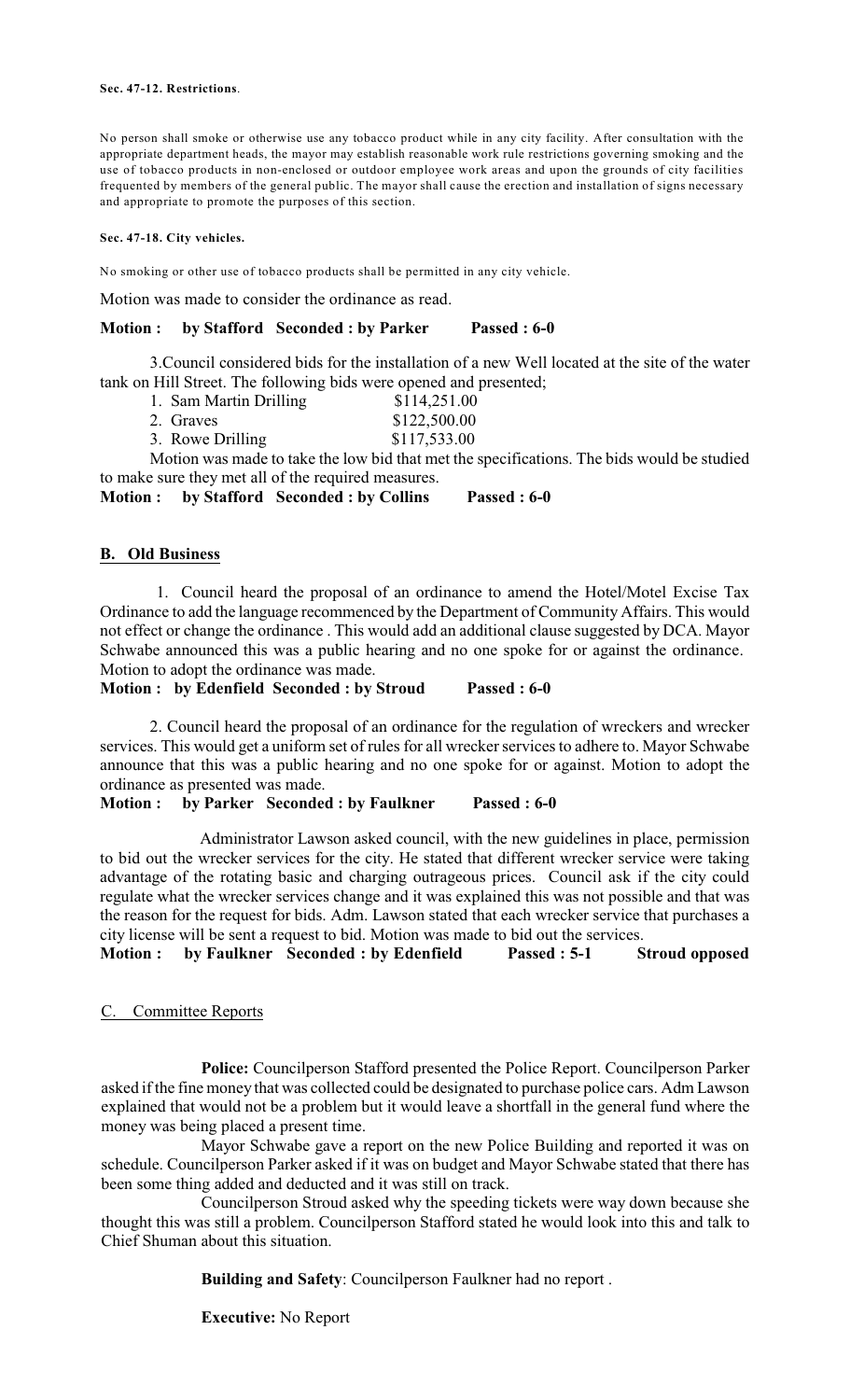**Public Works:** Councilperson Collins reported everything routine.

**Recycle:** Councilperson Collins reported operations normal .

Fire : Councilperson Parker reported the Fire Department Committee will have a report on the realigning of the Fire Department forthcoming.

**Recreation:** Councilperson Stroud reported Recreation Director Ronnie Womack is a grandfather and offer her congratulations.

**Airport:** Councilperson Edenfield had no report.

Mayor Schwabe reported that Adm. Lawson had been working on a security grant for the airport and reported that the city and the county would have to come up with 25% matching money. The cost of a fencing project to secure the airport was approximately \$120,000. This would require the city and the county to come up with \$30,000 or \$15,00 each. Motion was made to go ahead with the grant procedure to get the money.

**Motion : by Edenfield Seconded : by Parker Passed : 6-0**

Water & WW: Councilperson Edenfield reported his business was on the agenda.

**Administrative:** Administrator Lawson presented sealed bids for the hay operations for 2008 as follows:

1/ Danny Wayne Faircloth \$12,000.00 with other conditions.

After a review of the proposal Adm. Lawson stated it met all of the requirement and motion was made to grant the contact.

## **Motion : by Stroud Seconded : by Stafford Passed : 6-0**

Councilperson Faulkner presented a list of items for the council approval to surplus. The items were from all different departments and will be auctioned off to the public.

Adm. Lawson presented employee evaluation form to the council for their approval. They stated the forms looked good and applauded the efforts. Adm. Lawson stated that the employee would fill out a portion of the form, their supervisor would fill out a portion of the form, and then the Department Head would review the forms with the employee and the Department Head. Mayor Schwabe state the newly formed Personnel Committee would evaluate the Department Heads and the City Administrator.

Adm. Lawson reported that he had receive the paperwork on the 2009 LARP Program from the Georgia Department of Transportation and they would be paving two streets (.46 miles)in 2009 under that program. South Circle Drive and the West portion of Roger Shaw Street.

Adm. Lawson gave a special THANK YOU to the Swainsboro Police Department and their officers in helping City Hall collect on a bad check. It was turned over to the Sheriff's office in August and no action had been taken. It was then given to the Swainsboro Police Dept and in two weeks the person was caught and the fine had been paid.

city.

**Mayor:** Mayor Schwabe asked the council for input what needed to be done in the

Councilperson Stroud started by stating the city needs to crack down on abandoned cars. She stated we have an ordinance on file that needs to be implemented. Councilperson Parker stated the city is spending a lot of money on cleanups and the land owners need to be held responsible. Mayor Schwabe asked Councilperson Stroud to head up this and follow it up. She stated she would meet with the Building Inspector to start things moving.

Councilperson Parker stated one of his big concerns was all of the pot hole. They were being fixed and they kept recurring. Mayor Schwabe stated that one of the reason the roads were in bad shape is the big truck traffic in the neighborhoods. This is a problem that needs to be addressed. Adm Lawson stated that an ordinance was proposed to council a few years ago and was not passed by council.

Councilperson Faulkner suggest that we have community work section and meet with the County Commissioners, Board of Education, Colleges, Chamber of Commerce, and others.

Councilperson Stafford stated he was very concerned about growing the population of Swainsboro. He felt this was very important to keep Swainsboro moving forward.

Mayor Schwabe commended Randy and the OMI staff on the job they have been doing in the city cemetery. Adm. Lawson reported that a back entrance was being added to the cemetery and new water line were also being added.